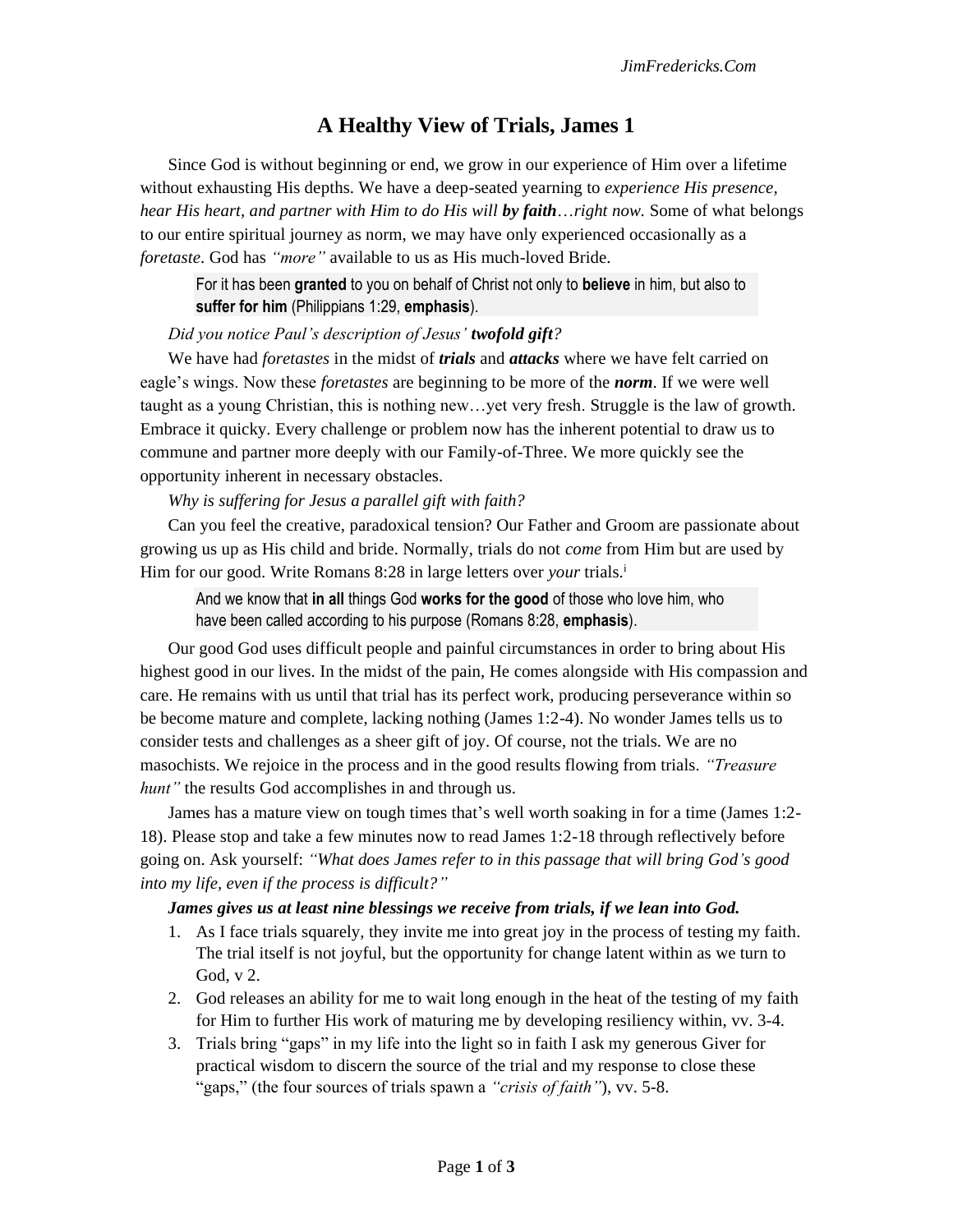- 4. Don't get down on yourself when trials sweep over you. Remember that trials come uniquely and impartially to all, and don't necessarily mean I messed up, vv. 9-11.
- 5. After standing through the trial, *"treasure hunt"* within the trial to discover God's blessings and crown of life. Then reframe the painful event with this good (Heb. 12:2b; Rom. 8:28), v. 12. Trials are temporary, yet the results can be eternal, developing a buoyancy in your life so you are not sunk by tough times.
- 6. Never blame-shift, especially toward God since He is not in the tempting-business, v. 13. We empower trials as we set our focus on them since *"we become what we behold,"*  for gain or harm.
- 7. Under pressure, my self-life is forced into the open instead of hiding in darkness. Now I have the choice to stop my self-life from birthing more sin and deathlike events in me, vv. 14-15. God wastes nothing.
- 8. Trials are fertile soil for the Evil One to deceive me, unless I hang onto God's goodness with one hand (*"He's good & perfect"*) and His greatness with the other (He sovereignly *"chose,"* 18), vv. 16-17.
- 9. Expect God to birth fresh life in me through His Word (so dive into your "deep wells" in Scripture during these fluid times), v. 18.

If we fail to respond like this, our response points to an arena in our lives where we have a low *trust* level in God and subtly feel we need to keep *control*. As we see God's goodness in all things, we stop taking either insults or praise too seriously. I remember a recent experience reading through the Gospel of John when I came to John 14:30.

…the prince of this world is coming. He has **no hold over me** (John 14:30 **emphasis**).

If we are personally offended by another, this points to something *within us* that is still "offend-able." *"What would it be like in life if I had nothing in me that's offendable?"* Now when I feel offended, I'm exposed. I have a great opportunity for God to fill any empty place within me with His light, life, and love.

*Forgiveness* is just as quick when I sin (normally), yet more focused now on being certain I quickly *forgive all* who sin against me from my heart. I try to take whatever time is needed to examine the memories from the events or persons from my past that cast a debilitating shadow over my present. Forgiving others is initially only for *me*. I first quickly forgive others so I'm now free to minister more fruitfully, even to those who have tried to harm me. This develops an inner resiliency so I *"bounce well"* when life shoves me down.

For those stirred within by snatches of what you are reading, lean in hard to Jesus. The Father has provided all you need to enter into this deeper rest. We partner with the Spirit by adding our hard work and the grit of passion with perseverance. The only thing that excludes us from experiencing this third cycle is ourselves, if we refuse to combine the grit of passion and perseverance to enter in. *Which of these potpourri of ideas does the Eternal One want you to deepen in this season of life?*

<sup>&</sup>lt;sup>i</sup> I'm learning to take the first step of compassion towards others who are in trials. Romans 8:28 is still true for them, but most people first need compassion and empathy. *Grace* comes before *truth*  in Jesus' life (John 1:14) and must with us also.